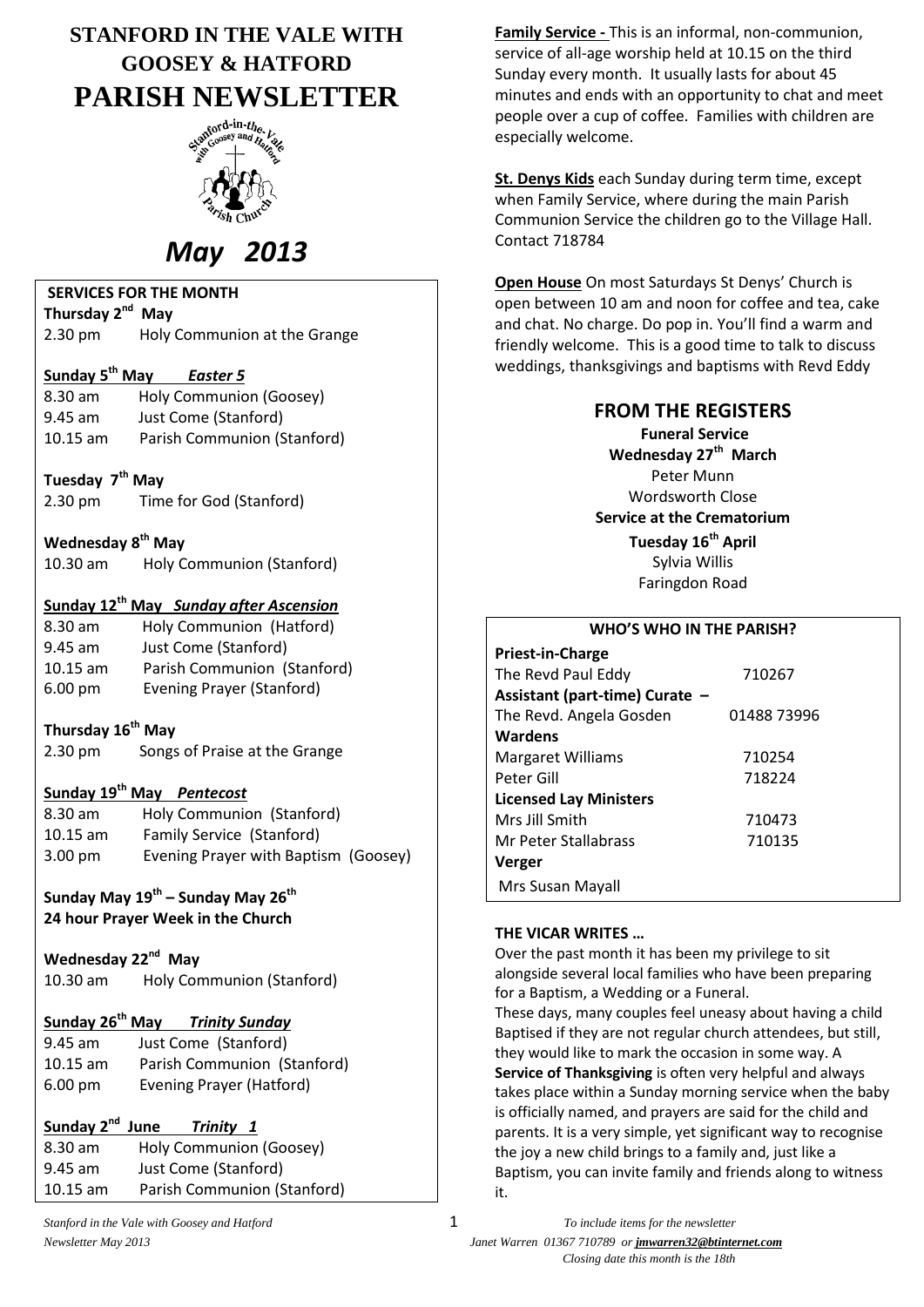**Baptisms** (or Christenings), of course, are for those parents who wish their child to be welcomed into the Church and want to state publicly that they wish to bring the child up as a Christian, and ask the church's help to do so through attending church services, St Denys Kids, and the various children's' and youth activities we are, and will be, offering. If you would like to discuss a Service of Thanksgiving, or a Baptism, Saturday mornings 10am-12noon at our Open House in church are an ideal time. This year we have 5 Weddings at St Denys and a Service of Blessing of a Civil Marriage. I take preparing couples for married life very seriously and offer couples resources to talk through together, in order to give them the best start to married life as possible.

Wedding preparation evenings with couples also enable us to tailor-make a service which expresses the personality of the couple, and their hopes and aspirations for their future married life together.

If you are thinking about **getting married**, or would like a **Service of Blessing** following a Civil Marriage, or would like to **Renew your Wedding Vows**, please feel free to contact me – again, Saturday mornings provide good, informal opportunities to do so.

Finally, when a loved one dies, it is often hard to decide what type of Funeral to have, what hymns/songs to choose, how to prepare a Eulogy and whether to have a Cremation or a Burial. Clergy have extensive experience in sitting down with families to help create a fitting service which celebrates the life of the deceased, and helps those who mourn to 'let go' and hand the person over to God. As your parish priest it is always my privilege to be available to families, especially in times of death. I shall be pleased to assist in any way, regardless of whether you want a church service or not. Please do call me at any time on 01367 710267 if you need such help. Since I was licensed just 2 month ago, it has been a great honour to help a number of families in the villages. I very much look forward to serving many more in the month and years to come. Yours

*Paul*



### **STANFORD IN THE VALE NEIGHBOURHOOD WATCH**

The hare coursing season continues. As well as ringing the police immediately if you see or suspect hare coursing is continuing, we have been asked to immediately report the registration numbers of any vehicles seen in the village which could be associated with this activity, eg 4x4s …. such as Subarus. The police already know the registration numbers of many crime associated vehicles, and your call could alert them to impending criminal activity in this area. Although we live in a low crime area – crimes still occur. Landrover vehicles are notoriously sought after for parts and are usually stolen to order. Please do everything you can to protect your vehicle, particularly at night. Catalysers are also being stolen for the valuable metals they contain.

In Stanford in the Vale two incidents of criminal damage occurred at the church. A suspect for these crimes is currently being dealt with. At Charney Bassett there was forcible entry to two barns, and diesel was also stolen.

Many people don't realise that Neighbourhood Watch is an independent organisation. It is in close partnership with the police, who maintain the database of members, and put out some warnings and other information by email or phone. The primary aim of Neighbourhood watch is crime prevention – and this is achieved by creating small communities who look out and warn each other (and particularly the elderly or disadvantaged) of any possible criminal activity, as well as calling the police.

If you like to find out some more about Neighbourhood Watch, and the information and facilities it can offer have a

#### look at:[-http://www.tvnhwa.org.uk](http://www.tvnhwa.org.uk/)

It also offers Smartwater (that can be used for ensuring property is always identifiable), and various personal and padlock alarms.

Some roads in Stanford still don't have a Neighbourhood Watch Coordinator. If you are interested, or want to know more, please contact me:-

*Steve Munday* Email[: Nwatch@mundays.com](mailto:Nwatch@mundays.com) <Tel:->(01367-) 710152

*Area NWatch Coordinator for Stanford in the Vale.*

### **SYLV WILLIS**

Mick would like to thank all those friends who supported him during the illness and loss of Sylv. Also thanks to J Godfrey & Son Funeral Directors for their kindness and to all who donated towards Alzheimers UK in memory of Sylv.

> **The Annual Parish Council Meeting Is on Wednesday May 1st – 7.30pm In the Small Village Hall** All Villagers welcome

Chocolate Tea Party

**Stanford in the Vale Village Hall Sunday 5thth May 2 – 4:30pm** 

**In memory of baby Emma Kate Braddy Proceeds to The Sick Children's Trust** 

The Sick **Children's** Trust www.sickchildrenstrust.org **For more details, contact Jane Braddy 07966 255721 [jane@braddy.net](mailto:jane@braddy.net) For more information see: funday.braddy.net**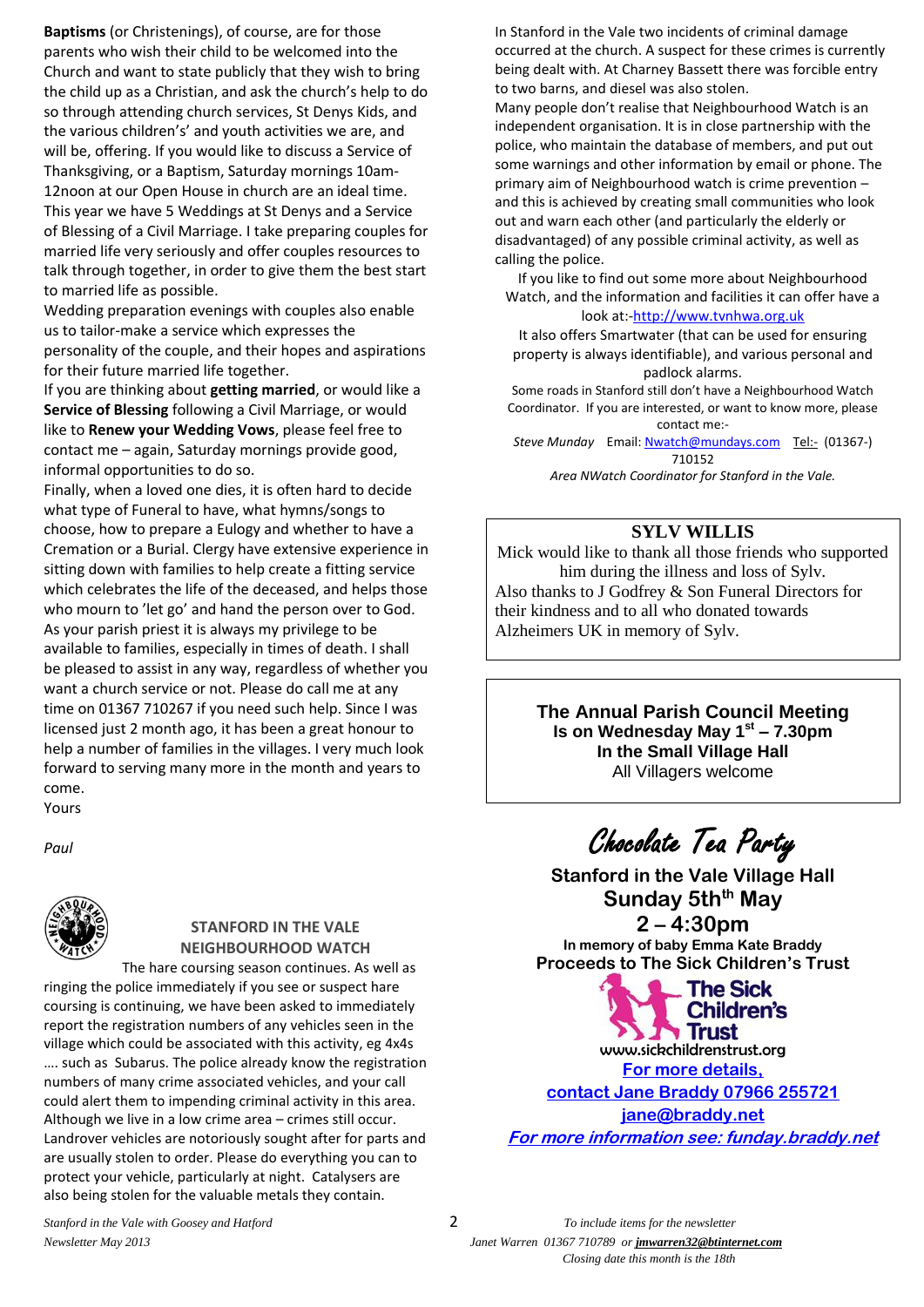

**THE UNIVERSITY OF THE THIRD AGE** Faringdon & District U3A **Thursday 9th May 2013** 2.30pm CORN EXCHANGE, FARINGDON Faringdon & District U3A John Campbell ( our Groups Co-ordinator) takes us on a journey along "North India's dangerous roads by motorcycle

Further information from Sylvia Bowley ( Chairman ) 01367 241296 [www.FaringdonU3A.org.uk](http://www.faringdonu3a.org.uk/)

## **THE GARDENING CLUB COFFEE MORNING**

**Saturday 11th May**

In Small Village Hall from 10am until 12 noon. Refreshments and Plants for sale

### **OXFORDSHIRE ARTWEEKS 2013 Sites 198 and 199**

There will be an Exhibition of Paintings by David Morton, Mike Skidmore, Lawrence Ward & Seija Wentworth **at The Vine, Mill Farm, Stanford (on A417 next to Ock Bridge) Sat 11 May to Sun 19 May** 12 - 6pm daily (Fri 12 – 8pm) Free entry – Car Parking – Refreshments

### **Stanford Art Group Monday 13th May 21013 At 7.15pm In the Small Village Hall.** Demo in Oils by Ron Freeborn "Landscape Preparation All Welcome, Visitors £3. For more info 01367 710754

### OXFORDSHIRE ARTWEEKS Site 197

**GRANARY ARTISTS EXHIBITION** Saturday 11 May - Sunday 19 May 12 noon - 5pm

Granary Studios Manor Farm, Stanford in the Vale *Take the drive to the left of the Vale Garage off the A417*

Ten artists exhibiting paintings, pottery, collage, jewellery, sculpture, mixed media, and photography in a delightful setting

### **STANFORD IN THE VALE AND DISTRICT LOCAL HISTORY SOCIETY**

Tuesday, **14th May, 7:45 p.m.** in Stanford Village Hall, Small Hall MARTIN BUCKLAND will be talking on "THE WILTS & BERKS CANAL" Martin was very involved in the construction of the Jubilee Junction at Abingdon and will talk on the canal's history and recent developments. Visitors welcome (£2 entrance) Refreshments and raffle Further information: Contact Phil Morris - 01367 710285

### **STANFORD IN THE VALE WOMEN'S INSTITUTE**

will meet in the Village Hall at 7.30pm **Wednesday 15 th May** Subject: Bonnie Prince Charlie and the Jacobite Rising Speaker: Mr Steve Lord All Welcome

### **Saturday 18th May Fairtrade Stall**

**10am – Noon St Denys Church** featuring goods from The Mustard Seed, Faringdon. Come and stock up, while ensuring farmers in the developing world get a fair deal. Contact Zoë Williams [zoe.kay.williams@gmail.com](mailto:zoe.kay.williams@gmail.com) tel: 710705

**Stanford In The Vale Gardening Club The next meeting will be held in the Village Hall at 7.30pm on Wednesday 22 nd May 2013.** The speaker will be Robert Langstaff Refreshments and raffle. Visitors very welcome for a small entry fee. Further information: Rosemary Packer, tel. 710445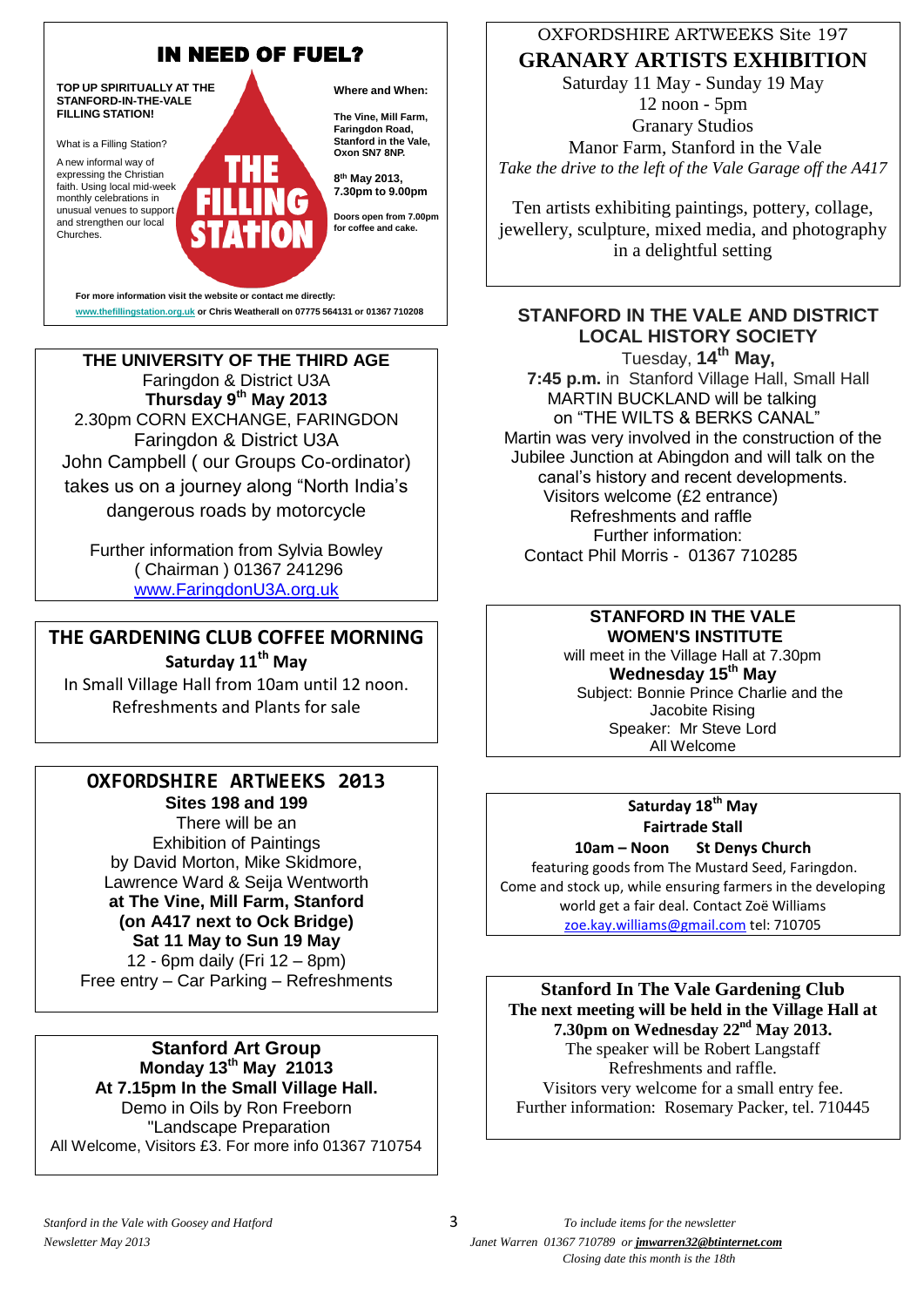### **Advance Notices**

*St. Denys Church, Stanford in the Vale*

*Saturday 1 st June 2013 at 7.30 pm* MUSIC IN THE VALE presents

### *Gli Amici Della Musica*

 *Andy Spiceley - piano Pat Monro - flute Mike Phillips - oboe Andrew Keck - clarinet Adaleine Teo-Richard - horn Erica Tugwell - bassoon* Music for Wind Quintet & Piano by Rimsky-Korsakov, Poulenc …. Admission by programme £10.00 from Stanford in the Vale Co-op, by reservation on 01367 718420, [DJPedderDPA@btinternet.com,](mailto:DJPedderDPA@btinternet.com)

or at the door *Concert proceeds to the MND Association*

### **Stanford Summer Festival Saturday June 15th and Sunday June 16th On and around Church Green**

The theme for this year's Flower Festival is 'The Animal Kingdom'. Many attractions including Fred in the Shed, Wantage Silver Band , bouncy castles, plus lots more entertainment for the whole family. Look out for information about 'the Great Stanford Bake Off' plus an 'Animal Photograph' competition. Beer Tent We are looking for extra sponsors so that we can continue to keep all the entertainment FREE. Can your firm help? More information from jmwarren32@btinternet.com

### STANFORD IN THE VALE FUN RUN **SUNDAY 16TH JUNE 2013 @ NOON S.I.T.V VILLAGE HALL (REGISTRATION FROM 11.00a.m.)**

**REGISTER NOW**: £4.00 ADULT, £3.00 CHILD OR **ON THE DAY**: £5.00 ADULT, £4.00 CHILD ENTRY/SPONSOR FORMS FROM

KAREN: 01367 718677 OR S.I.T.V. PRIMARY SCHOOL OFFICE

### **STANFORD DRAMA GROUP SATURDAY 13 th JULY** SUPPER WITH A SMILE

### **STANFORD IN THE VALE AND DISTRICT LOCAL HISTORY SOCIETY**

A Workshop is planned for **Tuesday 16th July 2013**, from 7pm to 10pm in the Stanford Village Hall, Small Hall, on the subject of **THE READING AND INTERPRETATION OF OLD MANUSCRIPTS**

### **May – Stanford Pre-school News**

Our growing garden has been weeded and seeds sown for children to enjoy throughout the summer term, we look forward to trying their produce at snack time. They have already begun to notice the changes as their seeds grow and develop.

We look forward to lots of sunny weather and will enjoy messy play outside in water, earth & sand all term – fingers crossed!

For the rest of this term in May we will be ensuring all our children's maths skills are ready for school as children work with their key person in this area of learning. We also have Animal week where children will learn how to care for animals through special animal visitors and a Vets role-play area. Children will also learn about space through a space role-play and a visit from an Astrophysicist. They will make an alien display and we look forward to seeing all their lovely creations.



We are the School Council of Stanford in the Vale CE Primary School. Please read our school report below.

### **Sunflower Class**

Our new topic is 'Superheroes'. We will be designing and making our own superhero outfits! We are very excited. **Snowdrop Class**

This term we will be finding out all about 'Stanford in the Vale'. We have already been for a walk around the village to see what we could find. We are looking forward to our trip into Oxford.

### **Buttercup Class**

Our topic is 'Location, Location, Location' and we will also be finding out all about Stanford in the Vale. We can't wait to go for a walk around the village to take photos.

### **Bluebell Class**

We are learning about 'The Lion King'. We will be finding out about African animals and different African countries. We are looking forward to our trip to Cotswold Wildlife Park.

### **Poppy Class**

Our topic is 'The Swinging Sixties'. We are really looking forward to making our radio and all the fun ahead!